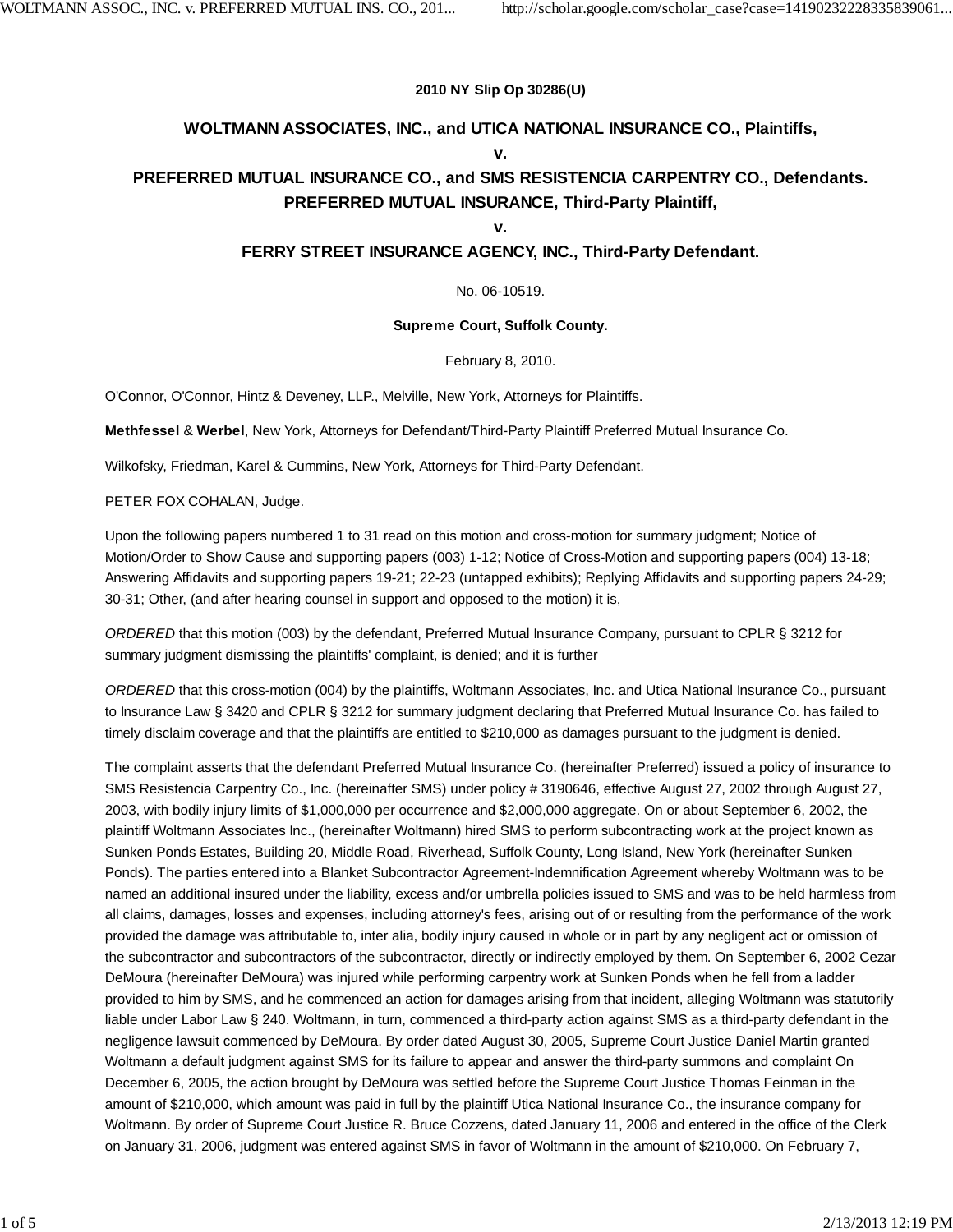2006, a copy of the Judgment with Notice of Entry was served upon SMS and Preferred. More than thirty days have lapsed since service of the Judgment with Notice of Entry on SMS and Preferred and no part of the judgment has been paid.

In motion (003) Preferred seeks dismissal of the complaint because the policy is void in that SMS made material misrepresentations in procuring the liability insurance policy. Preferred claims that Sidney Martin Santos (hereinafter Santos), on behalf of SMS, listed on two separate portions of the application that SMS performed work in New Jersey, knowing the work was to be done in New York. Preferred claims it cancelled the policy in June 2003, approximately ten months after the policy was issued. Preferred further claims that the Ferry Street Insurance Agency, Inc. (hereinafter Ferry), the insurance agent for SMS, is an independent broker, and any mistakes alleged by SMS are not binding on Preferred. In support of its motion Preferred has submitted, inter alia, copies of the pleadings and answer; a copy of the Commercial Lines Policy issued by Preferred; answers to interrogatories; and copies of the transcripts of the examinations before trial (hereinafter EBT) of Santos, dated July 21, 2005, Maritza Ferreira (hereinafter Ferreira) on behalf of Ferry, dated November 3, 2008, Linda J. Howard (hereinafter Howard) on behalf of Preferred, dated January 5, 2009; and a copy of a letter, dated January 23, 2001.

In cross-motion (004), the plaintiffs seek summary judgment because Preferred is legally obligated to pay the judgment obtained by the plaintiffs against Preferred's insured, SMS, in the amount of \$210,000, and because Preferred did not disclaim liability or coverage. In support of their cross-motion the plaintiffs have submitted, inter alia, an attorney's affirmation; copies of the pleadings and answers in the instant action and in the underlying action and a copy of the Judgment with Notice of Entry, dated February 7, 2006, with affidavits of service.

The proponent of a summary judgment motion must make a prima facie showing of entitlement to judgment as a matter of law, tendering sufficient evidence to eliminate any material issues of fact from the case. To grant summary judgment it must clearly appear that no material and triable issue of fact is presented (*Sillman v. Twentieth Century-Fox Film Corporation,* 3 NY2d 395, 165 NYS2d 498 [1957]). The movant has the initial burden of proving entitlement to summary judgment (*Winegrad v. N.Y.U. Medical Center,* 64 NY2d 851, 487 NYS2d 316 [1985]). Failure to make such a showing requires denial of the motion, regardless of the sufficiency of the opposing papers (*Winegrad v. N.Y.U. Medical Center, supra*). Once such proof has been offered, the burden then shifts to the opposing party who, in order to defeat the motion for summary judgment, must proffer evidentiary proof in admissible form sufficient to require a trial of any issue of fact (*Joseph P. Day Realty Corp. v. Aeroxon Prods.,* 148 AD2d 499, 538 NYS2d 843 [1979]) and must assemble, lay bare and reveal his proof in order to establish that the matters set forth in his pleadings are real and capable of being established (*Castro v. Liberty Bus Co.,* 79 AD2d 1014, 435 NYS2d 340 [1981]). Summary judgment shall only be granted when there are no issues of material fact and the evidence requires the court to direct a judgment in favor of the movant as a matter of law (*Friends of Animals v. Associated Fur Mfrs.,* 46 NY2d 1065, 416 NYS2d 790 [1979]).

### **Sydney Martin Santos**

Santos, at his EBT on July 21, 2005, testified through an interpreter that he came to the United States from Brazil and began working in construction framing buildings and houses. In 2002 in New Jersey he started his own framing and construction company, SMS, of which he was president. He performed work for Woltmann, his only client, at jobs located in New Jersey and Melville, Port Washington, Westhampton and Bay Shore, all in Long Island, New York. SMS did not subcontract out its work and had had twelve employees since its inception, some working full-time and about six working part-time. When shown the Blanket Subcontractor Agreement-Indemnification Agreement entered into with Woltmann, he indicated he signed it but did not know it was a contract as he did not know much English, did not know what he was reading, and no one read it for him. He knew the job involved in this lawsuit was in New York.

Santos stated he had gone to Ferry for the insurance and told Ferreira, the owner of Ferry, that he needed insurance to do carpentry work. She filled out the application for him because he could not speak English. When shown a document, dated August 26, 2000, he stated it was for the insurance for SMS. He testified that when Ferreira asked him how many years experience he had, he told her five years. New Jersey was the only state listed on the insurance application as to where he worked. The supplemental application listed SMS as working in New Jersey. Ferreira did not ask him what states he worked in and just filled in New Jersey on the application. He paid what she asked for and went to work at the River Edge, New York job only after he obtained the insurance. (Based on all the other testimony in this case, the witness meant Riverhead, Long Island, New York). He believed the policy covered liability and worker's compensation He did not tell Ferreira how many employees he had and she wrote down "one." He did not know there was a difference between New Jersey and New York. He stated he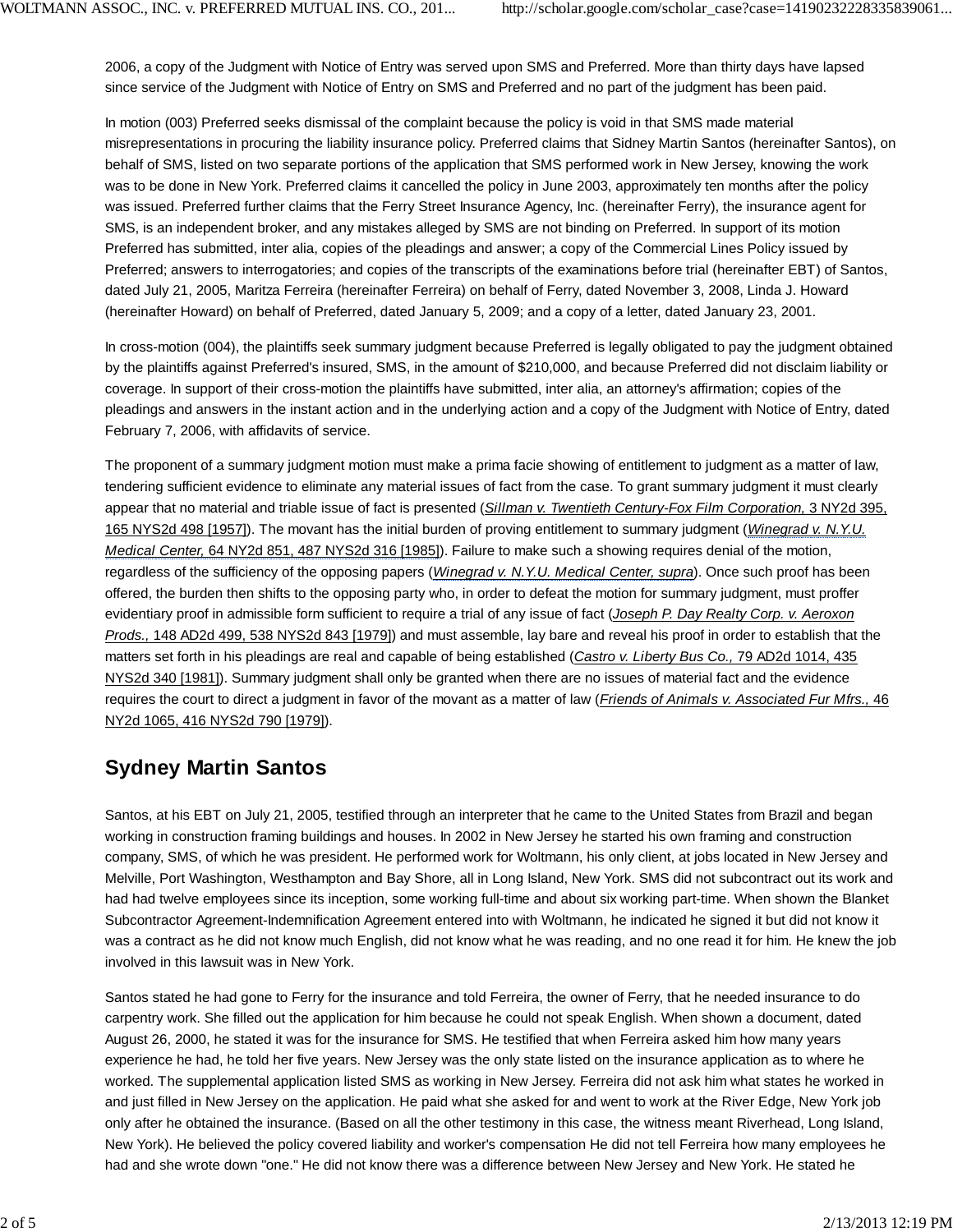speaks Portuguese and Ferreira speaks Spanish. The policy was obtained through the Preferred Artisan Contractors' Program. He asked Ferreira to add Woltmann to the policy. He did not know he needed different insurance to work in New York, but he told Ferreira he worked in New York and asked her to fax the information to his boss in New York, which she did. His employee, DeMoura, who was his partner's brother, was injured while working at River Edge, New York (Riverhead, New York) when his ladder slid while he was nailing on a wall, giving rise to the underlying action.

## **Maritza Ferreira**

Ferreira at her EBT, on November 3, 2008, testified that she had been licensed as a broker in property and casualty insurance in New Jersey for 15 years and was the owner of Ferry. Ferry was not an agent for Preferred. Ferry brokered business with Morstan Insurance Agency (hereinafter Morstan) and was a subagent for it. She also worked for other general agencies. Through Morstan, she placed insurance with Preferred and others. When she had a client who was going to do business in a state other than New Jersey, she went through Morstan as it had companies that wrote standing coverage for New York. She stated Preferred only wrote insurance in New Jersey. She knew in 2002 that Preferred would not accept a risk for a contractor under its Artisan Contractors' Program if the artisan contractor was going to be doing the work in New York. She would have had to place the contractor with a different company for work in New York.

She testified that she is Peruvian but spoke a little Portuguese. She was familiar with SMS as Santos came to her office alone to open a general liability policy and they spoke Portuguese She was of the opinion that she was sufficiently fluent in Portuguese to speak to Santos in Portuguese. She filled out the application with him as he told her he needed liability insurance and worker's compensation insurance and Santos told her he worked in New Jersey, if he told her he was doing work in New York she would never have given him the Preferred application She also asked him about the nature of the business as Preferred did not cover roofing.

She stated that she faxed the application to Morstan and asked that it add an additional insured to the insurance policy as Santos asked for a certificate of insurance and gave her information about listing an additional insured. The fax indicated that work was going to be done in New York for the additional insured. She then testified that the work was going to be done in New Jersey. Woltmann was listed as an additional insured and she stated Woltmann was located in New York, but could have been located anywhere as long as the work was done in New Jersey The address listed for Woltmann was Port Jefferson, New Jersey with a zip code of 11777. She testified that she was not familiar with any New Jersey zip code starting with any number other than "0". She indicated that New Jersey did not have a telephone area code of 631 but she did write the 631 area code down for Woltmann. She testified that Santos told her Woltmann was in New Jersey and that the work was being done in New Jersey. She assumed the application would be accepted so she prepared the certificate of insurance on August 26, 2002 and gave it to Santos.

She did not know if Morstan did any verification of the information she sent. She believed Preferred's auditors conduct a follow-up phone call to the applicant to verify the information on the application. She did not know if there was a town in New Jersey called Port Jefferson, whether Preferred knew that, or whether Preferred checked the zip code for Woltmann. There was an additional fax to Morstan on June 3, 2003 as Santos came in with an address correction advising that Woltmann was in New York working in New Jersey, and the correction was made. Later Santos said that Woltmann was working in New York and she told him that he could not stay with Preferred, so she placed him with another company, Burlington Insurance Company (hereinafter Burlington). She did not know why the new request was made on June 3, 2003 to add an additional insured. She had nothing to show that before June 3, 2003 that she ever brought to Morstan the subject of an additional insured. She made no contact with Woltmann regarding the type of work and where the work was being done. Neither Morstan nor Preferred expressed to her any concerns regarding the policy or information provided to them. She would have been able to place Santos with another company for doing business in New York, but the company would not be competitive and the cost would be a lot higher, but she never indicated this to Santos. The policy with Preferred was not scheduled to run out until August 27, 2003 as it was a one-year policy.

# **Linda J. Howard**

Howard testified at her EBT on January 5, 2009 on behalf of her employer Preferred that her office was in New Berlin, New York, which had been Preferred's main office since 1896. She described Preferred as a mutual company, an advanced premium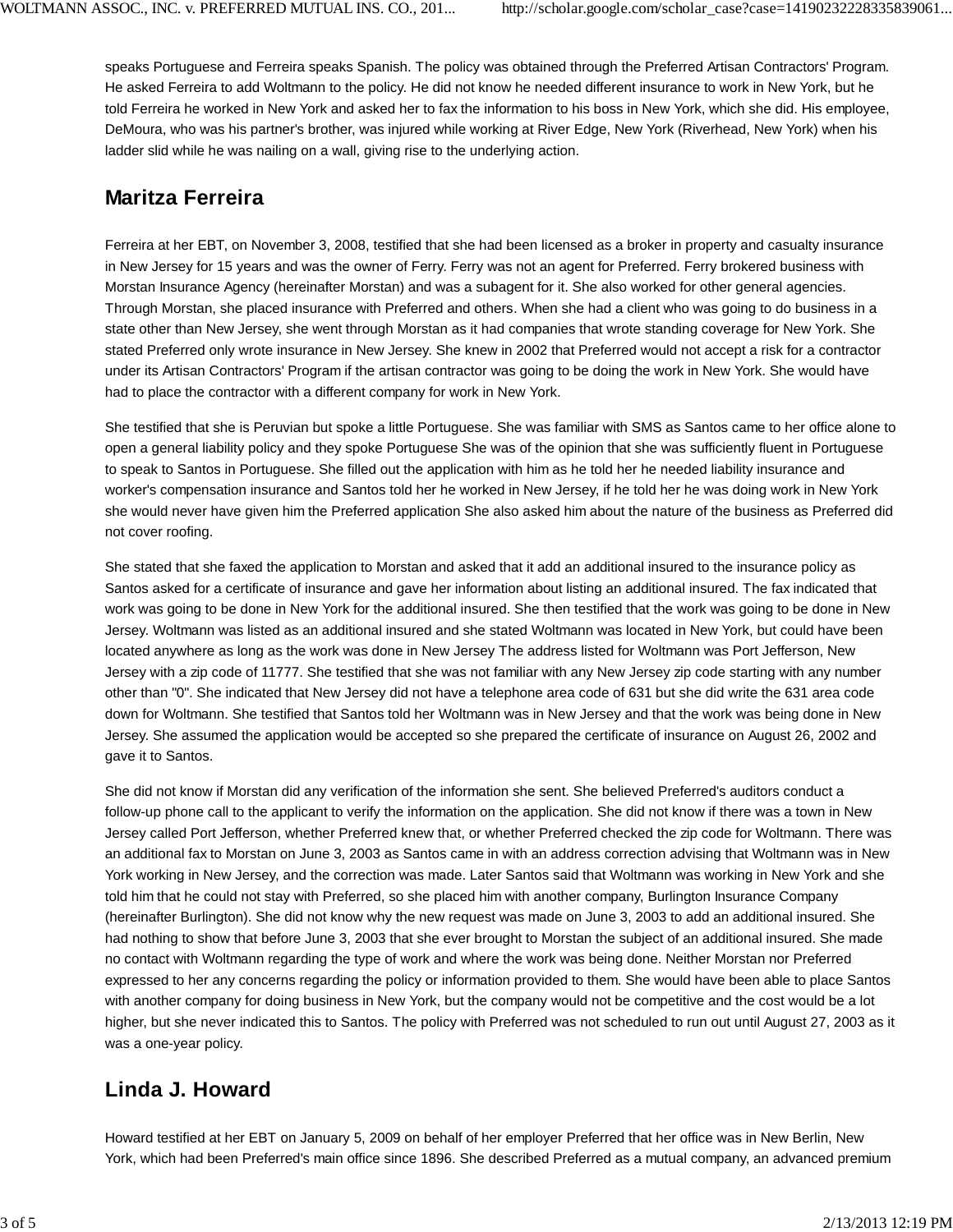cooperative, incorporated in New York She was the assistant vice president commercial lines territorial manager and oversaw all the commercial lines underwriting for New York and had been working for Preferred for over 35 years. All policies were written through licensed agents with Preferred who did not do business directly with brokers. Morstan was an authorized agency for Preferred and had offices in New York and New Jersey and could write policies in both states. Morstan had binding authority up to \$1,000,000 for contractor liability.

She further testified that Ferry was not licensed by Preferred. It was totally up to Morstan to decide from whom it accepted applications. Preferred had no say at all in the approval process of the brokers with whom it did business and Preferred did not deal directly with the brokers.

In a bulletin letter, dated January 23, 2001, addressed and sent to all its New York agents, Preferred implemented a policy that it would no longer write new business carpentry risks in New York Howard believed that the bulleting was sent to Morstan only at its New York office, Ferry, as a broker, would not have received Preferred's bulletin letter unless Morstan had sent the bulletin letter to Ferry. She testified that she had a copy of the SMS application from 2002 and the application did not indicate that it could not be used for New York business or New York carpentry policies. Neither the broker nor the insured would know from the application that New York coverage could not be applied for. The brochure for the Preferred Artisan Contractors' Program did not indicate that the policy was not available for New York insureds and the insured would not know otherwise.

Howard further testified that if a mistake were made on the policy or inaccurate information provided, there would be no way that it would be caught by Preferred. She testified that she found a file copy of the policy issued to SMS, effective August 27, 2002, for \$1,000,0000 per occurrence and \$2,000,000 aggregate. Preferred had no procedure in place for any application to catch either errors or misrepresentations on applications that would be obvious by either addresses or phone numbers or area codes or zip codes. Preferred did not verify addresses or phone numbers on the applications or share or obtain information about prior claim histories or policies with other insurance companies. There was no indication on her policy file to indicate that a phone call was made to confirm the information on SMS's application. There was no additional insured named on the policy other than SMS. No copy of the applicant's certificate of incorporation was requested with the application. The only request it received to name an additional insured was dated June 2, 2003 from Ferry and sent by fax from Morstan on June 10, 2003 The policy was then endorsed effective June 2, 2003 adding an additional insured into the policy The supplemental form for the request for additional insured endorsement set forth that the work was being done in New Jersey. The policy was cancelled on June 10, 2003 with a signed loss policy release generated by Ferry with the insured because coverage was rewritten with another company, Burlington, effective June 3, 2003. Barring any reasons, incidents which occurred between the inception date of August 27, 2002 and the cancellation date would be covered under the Preferred policy. Preferred did not know about DeMoura's claim at the time the policy with Preferred was cancelled.

Howard stated that there was a material misrepresentation on the application for insurance wherein it indicated the insured's work was in New Jersey, and New Jersey was the only state listed on the application. In 2002, under the Preferred Artisan Contractors' Program, if a worker was injured doing framing in New Jersey, he would have been covered under the policy, if the worker's line of work took him outside New Jersey, he would still be covered if he listed the other state on the application. However, if at the time of the application he was not working outside of New Jersey, and no other state were listed on the application, then there would not have been a misrepresentation on the application.

Based upon the foregoing, the Court finds that neither the plaintiffs nor the defendant Preferred have demonstrated prima facie entitlement to summary judgment as the moving papers raise factual issues which preclude summary judgment.

The policy in effect at the time of the accident indicates at "New Jersey Changes-Cancellation and Nonrenewal" at paragraph C that a policy in effect for 60 days or more may be cancelled for: "(3) Material misrepresentation or nondisclosure to us of a material fact at the time of acceptance of the risk."

Insurance Law § 3420(d) mandates that an insurer must as soon as is reasonably possible give written notice to the insured and the injured person or any other claimant of disclaimer of liability or denial of coverage for death or bodily injury under a liability policy. (Bows *Lend Lease M\L LMB, Inc. et al v. Royal Surplus Lines Insurance Company,* 27 AD3d 84, 806 NYS2d 53 [1st Dept 2005]). Notice provisions in insurance policies afford the insurer an opportunity to protect itself and the giving of the required notice is a condition to the insurer's liability; absent a valid excuse, a failure to satisfy the notice requirement vitiates the policy and the insurer need not show prejudice before it can assert the defense of noncompliance; what is reasonable notice is usually left for determination at trial, However, where there is no excuse for the delay and mitigating considerations are absent,